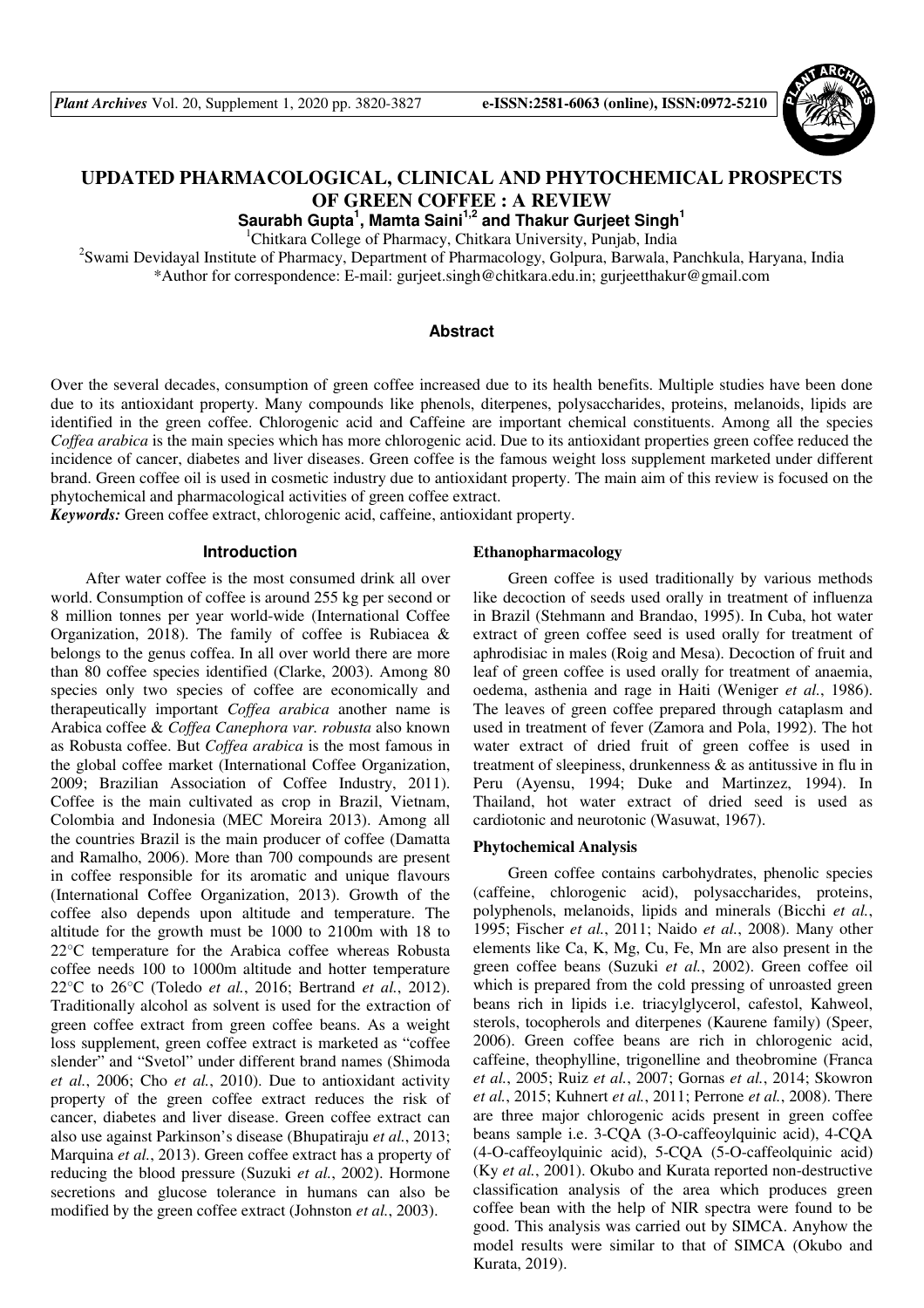#### Review Article Updated pharmacological, clinical and phytochemical prospects of green coffee

Driscoll studied that by using ultra performance liquid chromatography and mass spectrometry, 5-caffeoylquinic acid represented retention time of 4.49 and caffeic acid represented retention time of 7.71. In this study it was

observed that the ionization was achieved at both positive and negative polarity for some compounds (Driscoll, 2014). Many compounds have been have been isolated from green coffee extract (Table 1) which has their own activity.

| <b>Table 1: Isolated Compounds of Green Coffee</b> |  |
|----------------------------------------------------|--|
|----------------------------------------------------|--|

| <b>Constituent</b>                    | <b>Use</b>                                                                                                                                                                                                                                                                                                                                                         | <b>Structure</b>                                                                        |
|---------------------------------------|--------------------------------------------------------------------------------------------------------------------------------------------------------------------------------------------------------------------------------------------------------------------------------------------------------------------------------------------------------------------|-----------------------------------------------------------------------------------------|
| Triacylglycerol                       | These are the major dietary fat in the body. They are basically<br>stored in the adipose tissues. These acts as the main energy<br>source of the body.                                                                                                                                                                                                             | <b>CH</b><br>$_2$ OOCR<br><b>CH</b><br>$2$ OOCR'<br>CH<br>2 OOCR"                       |
| Sterol                                | These agents help in decreasing the cholesterol levels and<br>prevent heart diseases.                                                                                                                                                                                                                                                                              | HO                                                                                      |
| Diterpene                             | These are bitter tasting terpenoids that have shown activities to<br>treat hypertension and respiratory tract disorders. Some<br>analogues have also promising effect on tumour inhibition.                                                                                                                                                                        | CH <sub>3</sub><br>CH <sub>3</sub><br>$H_3C$<br>$-CH_3$<br>H<br>CH <sub>3</sub>         |
| $\alpha$ – Tocopherol                 | Also known as Vitamin E (which dissolves fats), this constituent<br>has shown efficacy towards treatment of various nervous<br>disorders like Alzheimer's Disorder, Parkinson's Disorder,<br>Huntington's Chorea etc. It can also be used in the treatment of<br>Vitamin E deficiency syndrome.                                                                    | ΟH <sub>3</sub><br>HQ<br>H3C<br>CН,<br>ŒŖ                                               |
| Chlorogenic<br>Acid                   | One of the new constituent that has been extracted has the action<br>towards treating hypertension, inflammation and possibly can<br>treat few respiratory allergies.                                                                                                                                                                                              | COOH<br>$HO_{\lambda}$<br>$HO^{\prime\prime}$<br>$\bar{\bar{\mathsf{o}}}$ H<br>OН<br>ÒН |
| Caffeine                              | This is one of the major constituent of green coffee. It is mostly<br>used to improve the mental alertness. But the use of caffeine is<br>not limited till here. Caffeine has promising effects in treating<br>pain and headache (migraine) when used with other agents.<br>Other than this caffeine helps in treatment of disorders like<br>asthma, diabetes etc. | O<br>CH <sub>3</sub><br>$H_3C$<br>O<br>$CH_3$                                           |
| Theophylline                          | This agent helps in the treatment of various respiratory disorders<br>like asthma & COPD (Bronchitis, Emphysema).                                                                                                                                                                                                                                                  | $H_3C$<br>CH <sub>3</sub>                                                               |
| Theobromine                           | Theobromine has proven its efficacy in reducing blood pressure<br>$&$ strengthening the tooth enamel. As it belongs to the same class<br>of caffeine, it also has a mild stimulant activity.                                                                                                                                                                       | CH <sub>3</sub><br>Н.<br>CH <sub>3</sub>                                                |
| $3 - CQA$<br>(Caffeoylquinic<br>Acid) | Same as Chlorogenic Acid                                                                                                                                                                                                                                                                                                                                           | HO<br>OH<br>OH<br>HO<br>OH<br>HO                                                        |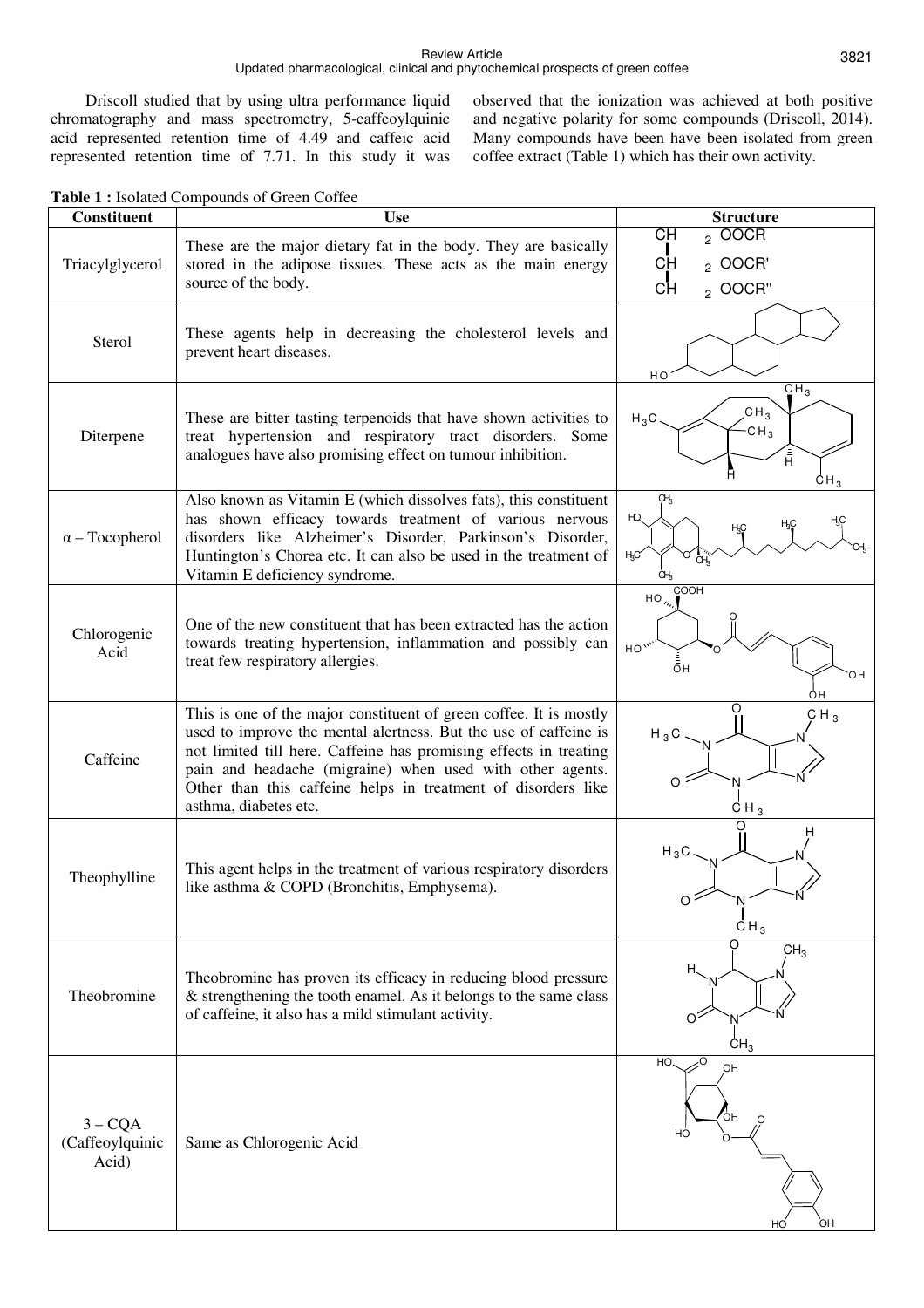| $4 - CQA$    | Same as Chlorogenic Acid                                                                                                                                                                                                        | HO.<br>OH<br>O<br>OH<br>OН<br>HO <sup>®</sup><br>OH |
|--------------|---------------------------------------------------------------------------------------------------------------------------------------------------------------------------------------------------------------------------------|-----------------------------------------------------|
| $5 - CQA$    | Same as Chlorogenic Acid                                                                                                                                                                                                        | OH<br>HO.<br>-0<br>OН<br>ÒН<br>ÓΗ<br>ЮH             |
| Ferulic Acid | This compound is best known for its skin care benefits. It also<br>has effects on curbing high cholesterol and high blood pressure.<br>It is also helpful in conditions like diabetes, menopausal<br>symptoms and osteoporosis. | OΗ<br>HO                                            |

#### **Pharmacological Activities**

Green Coffee extract has many health and medicinal benefits (Table 2) as per the ethnobotanical claim. The isolated phytocomponents are tabulated (Table. 1) which have reported their own activities.

| <b>Active component</b>                                                          | <b>Biological activity</b>                                                                                                                                                                  |  |  |  |
|----------------------------------------------------------------------------------|---------------------------------------------------------------------------------------------------------------------------------------------------------------------------------------------|--|--|--|
| Caffeine                                                                         | Activation of thermogenesis effect (Yoshioka et al., 1990; Kogure et al., 2002)                                                                                                             |  |  |  |
| Chlorogenic acid                                                                 | Glucose absorption in intestine delays, antagonise liver glucose-6-phosphatase, glucose muscle uptake<br>increases. (Welsch et al., 1989; Hemmerle et al., 1997; Prabhakar and Doble, 2009) |  |  |  |
| Chlorogenic acid (5-                                                             | Antioxidant action (Bakuradze et al., 2010)                                                                                                                                                 |  |  |  |
| Caffeoylquinic acid)                                                             |                                                                                                                                                                                             |  |  |  |
| Diterpenes (cafestol,                                                            | Antioxidant action (Lee and Jeong, 2007)                                                                                                                                                    |  |  |  |
| kahweol)                                                                         |                                                                                                                                                                                             |  |  |  |
| N-Methyl-2-                                                                      | Antioxidant action; prevention of DNA oxidation (Bakuradze et al., 2010)                                                                                                                    |  |  |  |
| methylpyridinium-iodide                                                          |                                                                                                                                                                                             |  |  |  |
| Diterpenes                                                                       | Anticancer, Hepatoprotective (Wattenberg, 1983; Cavin et al., 2002; Lee et al., 2007)                                                                                                       |  |  |  |
| CNS stimulant, Adenosine receptor antagonist (Shlonsky et al., 2003)<br>Caffeine |                                                                                                                                                                                             |  |  |  |
| Trigonelline                                                                     | Inhibit the cancer cells (Hirakawa et al., 2005)                                                                                                                                            |  |  |  |
| Ferullic acid                                                                    | Anti-Hypertensive (Suzuki et al., 2002)                                                                                                                                                     |  |  |  |
| Linolenic acid                                                                   | Sun Protection                                                                                                                                                                              |  |  |  |

**Table 2 : Pharmacological Activity of Components present in Green Coffee.** 

A study reported that after fermenting the green coffee beans for 24 hrs by utilizing yeast, the antioxidant activity, total phenolic content and total flavonoids content (TPC & TFC significantly increased which led to forfeiting the functionality of coffee. The phenolic compounds that are bound to the coffee beans are released due to yeast fermentation after roasting (Kwak *et al.*, 2018). Another study stated that there is a reduction in visceral fat pad accumulation and there is an increase in insulin resistance, when green coffee bean extract is administered in mice fed with high fat diet. It has been suggested that the constituents is green coffee like 5-CQA & polyphenols are effective in reducing weight and increasing insulin sensitivity. One metaanalysis on RCT also proved the effective loss of weight on consumption of green coffee extract (Song *et al*., 2014).

# **Anti-Cancer Activity**

Gouthamchandra *et al.* studied the anti-cancer activity of green coffee extract on mouse and human without any toxicity. In this research, decaffeinated water-soluble green coffee bean extract used on human and mouse cancer cell lines. They found that the chlorogenic acid complex (CGA 7) induced apoptosis by DNA fragmentation, PARP-1 cleavage, caspase-9 activation, and down regulation of Bcl-2, an antiapoptotic protein and up regulation of pro-apoptotic protein BAX (Goutamchandra *et al.*, 2017).

#### **Anti-Fungal Activity**

Quiroz *et al.* studied the anti-fungal activity of the green coffee extract. The anti-fungal property found due to 5-O-Caffeoylquinic acid and alkyl ester (methyl, butyl, octyl and dodecyl) present in green coffee extract. They tested antifungal property on *Aspergillus* genus (*Aspergillus flavus*, *Aspergillus nominus*, *Aspergillus ochraceus*, *Aspergillus parasiticus, Aspergillus westerdijkiae*) by lipophilization method. The two esters octyl (78.4%) and dodecyl (54.5%) showed the maximum percentage inhibition on aspergilli.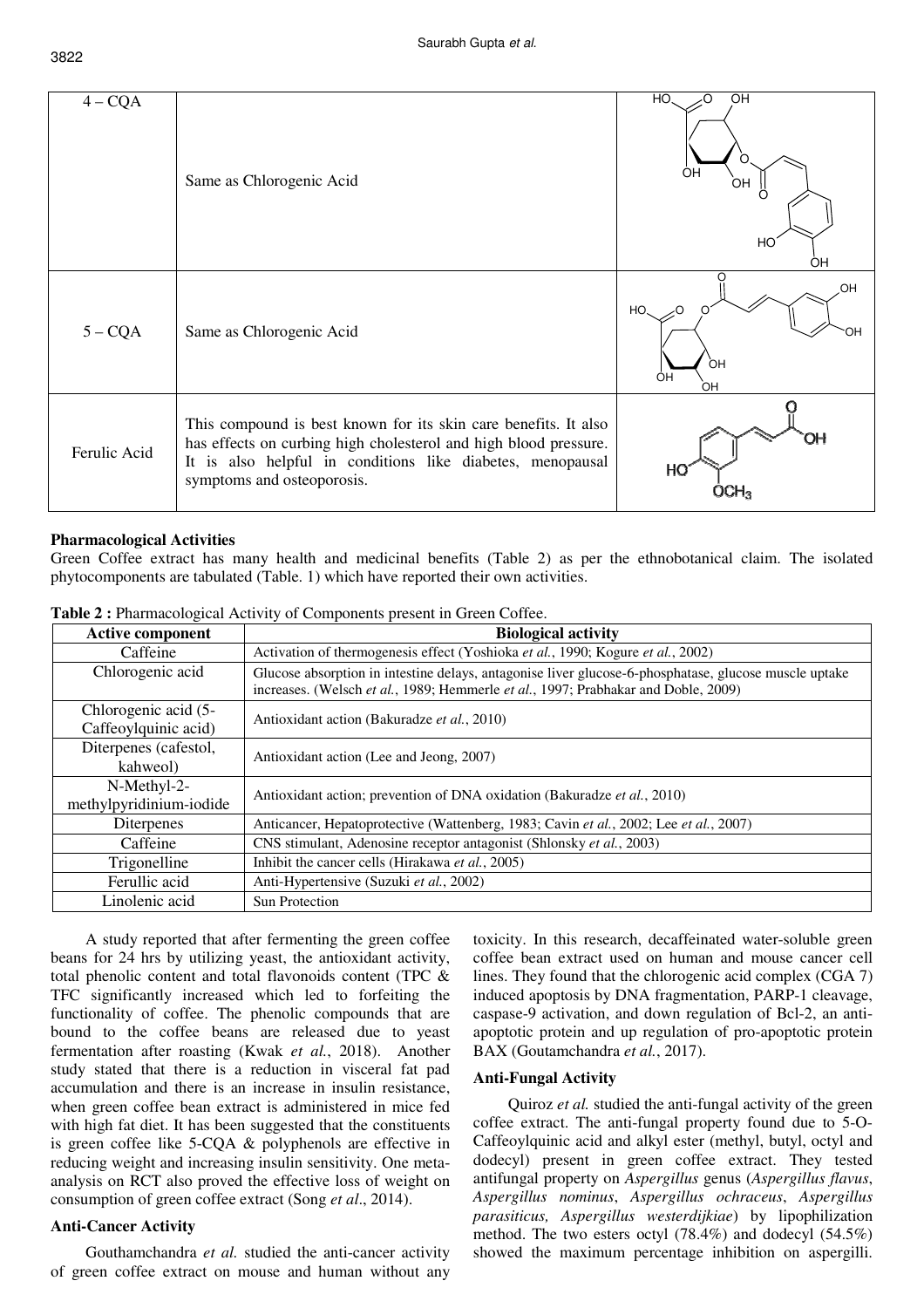Lipophilization method can be used to improve the antifungal activity of drugs (Quiroz *et al.*, 2013).

# **Anti-Inflammatory Activity**

Hwang *et al.* studied the anti-inflammatory activity in lipopolysaccharide stimulated RAW264.7 murine cells. In this research they found that due to chlorogenic acid production of NO, COX-2, iNOS is inhibited without the cell toxicity. Proinflammatory cytokines (IL-1β &TNF-α) and other inflammatory cells are also inhibited by chlorogenic acid (Hwang *et al.*, 2014).

### **Anti-Hypertensive Activity**

Suzuki *et al.* studied the anti-hypertensive activity of water-soluble green coffee bean extract on spontaneously hypertensive rats. They found that 5-CQA decrease the blood pressure and reduction in blood pressure occurred due to ferulic acid (50mg/kg P.O) which is a metabolite of 5-CQA. After the injection of atropine sulphate (5mg/kg SC) the depressor effect of FA (50 mg/kg, P.O) was attenuated which suggested that the hypotensive effect of FA in SHR might be mediated via the muscarinic acetylcholine receptors (Suzuki *et al.*, 2002). Ochiai *et al.* studied that green coffee extract improves the vasoreactivity in human. They did clinical trial on 20 healthy males in which 10 males were ingested with green coffee extract (GCE) for 4months and 10 were ingested with placebo drink which revealed that ingestion of GCE decreased the homocysteine level (Ochiai *et al.*, 2004).

### **Anti-Bacterial Activity**

Djajal *et al.* investigated the anti-bacterial activity on salmonella *enterictidis* and *staphylococcus aureus* by using four concentration 20%, 15%, 10%, 5% in which green coffee extract shows inhibitory concentration at 20% by disc diffusion activity (Djajal *et al.*, 2018).

# **Use in Periodontal Disease**

Bharath *et al.* found that pure green coffee extract can be used against periodontogenic bacteria like *Porphyromonas*  *gingivalis*, *Prevotella intermedia*, *Fusobacterium nucleatum* and *Aggregatibacter actinomycetemcomitans.* Anti-bacterial activity of green coffee extract determined by the minimum inhibitory concentration (MICS) and minimum bactericidal concentration by dilution and culture media method. MICS values of Pg, Pi, Aa were 0.2 µg/ml and Fn were at concentration of 3.125 µg/ml (Bharath *et al.*, 2015).

# **Activate Thermogenesis Effect**

Yoshioka *et al.* investigated the effect of caffeine on brown adipose tissue (BAT) thermogenesis. They measured the guanosine-5'-diphosphate (GDP) binding which is a thermogenic indicator of BAT and oxygen consumption in BAT mitochondria. GDP is also measuring indicator in BAT temperature and resting metabolic rate (RMR) in mice. The dose of caffeine (60mg/kg I.P) significantly elevated BAT temperature with less effect on core temperature and increased significantly GDP binding and oxygen consumption in BAT mitochondria and RMR (Yoshioka *et al.*, 1995).

# **Anti-Obesity Activity**

Choi *et al.* studied that mice fed with green coffee bean extract decreased the body fat mass and suppressed the high dietary fat induced obesity. The mice fed with green coffee beans extract at 50, 100, and 200 mg/kg with high fat diet which showed decrease in weight gain, liver weight and also supress the genes of adipogenesis (Choi *et al.*, 2016). Tanakal *et al.* also studied anti-obesity activity of green coffee beans on male Sprague-Dawley rats fed with normal diet which showed that green coffee bean extract decreased the fatty acid synthetic enzyme in liver and fatty acid oxidative enzyme increased in hepatic mitochondrial (Tanakal *et al.*, 2009).

According to a meta-analysis (Table 3) the following results were reported.

| <b>Study</b>         | <b>Body Weight at</b><br>baseline                          | <b>Dose</b>      | <b>Treatment</b><br><b>Duration</b> | <b>Results</b>                                                                                                                                 |
|----------------------|------------------------------------------------------------|------------------|-------------------------------------|------------------------------------------------------------------------------------------------------------------------------------------------|
| *Ayton, 2009         | $76.65 \pm 7.25$ kg<br>(GCE) 77.44 $\pm$<br>12.93 kg (PLA) | $180 \text{ mg}$ | 4 weeks                             | Weight loss was $1.35 \pm 0.81$ kg and<br>$0.12 \pm 0.27$ kg for GCE and PLA respectively                                                      |
| Thom, 2007           | $85.2 \pm 4.5$ kg<br>(GCE)<br>$84.3 \pm 4.3$ kg<br>(PLA)   | $200$ mg         | 12 weeks                            | Mean weight loss was $5.4 \pm 0.6$ kg (GCE) and $1.7\pm 0.9$<br>kg (PLA). Mean<br>fat loss was $3.6 \pm 0.3\%$ (GCE) and $0.7 \pm 0.4\%$ (PLA) |
| Dellalibera,<br>2007 | Not reported                                               | $200 \text{ mg}$ | 12 weeks                            | 2 Mean weight loss was $4.97 \pm 0.32$ kg and $2.45 \pm 0.37$<br>kg for GCE and PLA, respectively                                              |
| *Not Published       | GCE: Green Coffee Extract                                  |                  |                                     | PLA: Placebo                                                                                                                                   |

**Table 3 :** Meta-Analysis Results conducted by Onakpoya *et al.* (Onakpoya *et al.*, 2010)

As per the results of the studies that were included in the meta-analysis, there was an achievable loss in the weight of the enrolled subjects.

# **Antihydroxyl Radical Activity**

Daglia *et al.* studied the antiradical activity of aqueous extract of green coffee against the hydroxyl radicals in vitro by the chemical deoxyribose and ex-vivo in a biological cellular system (IMR32cells). Green coffee extract showed higher antiradical activity than roasted coffee. They investigated that 5-CQA active compound for antiradical activity which could be also used in neuroprotective effects. A large number of phenolic compounds are present in green coffee but when roasted coffee used the polyphenols compounds are destroyed due to Maillard reaction product (Daglia *et al.*, 2004).

#### **Antioxidant Property**

Patriche *et al.* studied the antioxidant property of green coffee bean extract by measuring radical scavenging capacity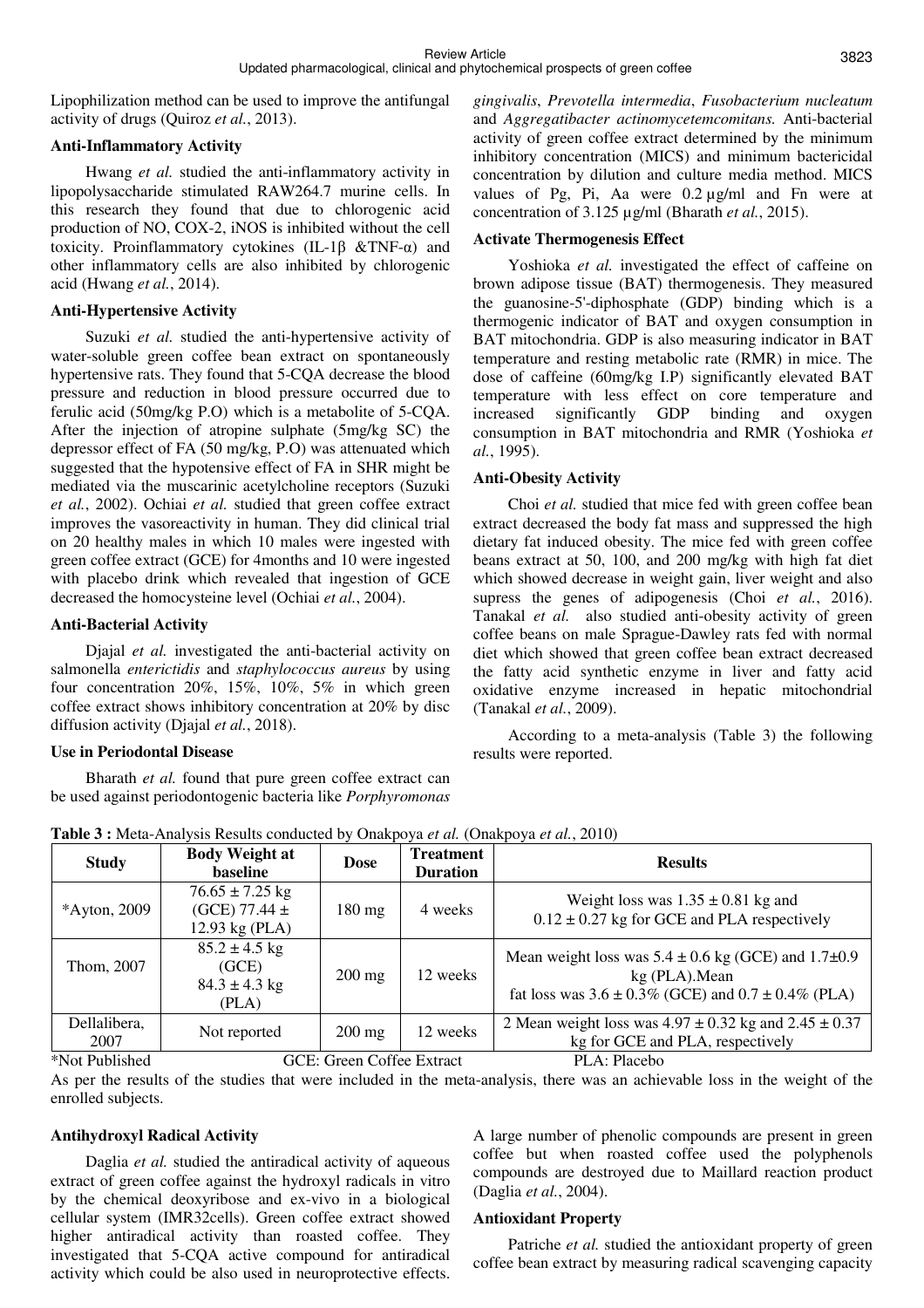(RSC) by DPPH method. This method revealed the elimination of free radicals. The antioxidant property found in green coffee extract due to chlorogenic acids and caffeine identified through HPLC (Patriche *et al.*, 2015). In other study Nosari *et al.* revealed the antioxidant property of green coffee oil which is prepared through cold pressing method of unroasted coffee beans. Microencapsulation was done by spray drying method which increase the antioxidant property in green coffee oil and widely used in cosmetic industry (Nosari *et al.*, 2015).

#### **Wound Healing**

Affonso *et al.* studied the improvement in skin wound healing by the aqueous extract of the coffee bean residual press cake prepared after oil extraction from green coffee beans. They investigated the effect of aqueous extract of coffee bean press cake on animal model through topical route after format .They investigated the effect of topical application of hydrogels containing the aqueous extract of coffee bean press cake (AE), chlorogenic acid (CGA), allantoin (positive control), and Carbopol (negative control) on wound skin and found that green coffee aqueous extract had the superior result compared to allantoin and roasted coffee extract and the size of wound reduced day by day (Affonso *et al.*, 2016).

### **Antidiabetic Activity**

Song *et al.* studied that antiobesity and antidiabetic activity in Male C57BL/6N mice  $(N = 48)$  of green coffee extract by attenuate the obesity and insulin resistance. Mice were divided in six dietary groups each group ingested with chow diet, HFD, HFD-supplemented with 0.1%, 0.3% and 0.9% decaffeinated green coffee bean extract, and 0.15% 5 caffeoylquinic acid. The group which ingested with green coffee bean extract showed the decrease in weight, plasma lipids, glucose levels and insulin resistance with minimum effective dose 0.3%. The mechanism for decrease in plasma glucose level was stimulation of GLUT4 translocation to the plasma membrane in white adipose tissue and decrease in the regulation of genes which involved in adipogenesis were WNT10b, galanin-mediated and TLR4-mediated proinflammatory pathway (Song *et al.*, 2014).

# **Neuroprotective**

Lee *et al.* investigated the antiparkinson's activity in MPTP model. Anti-inflammatory and antioxidant property of coffee showed neuroprotection. Coffee contained many compounds which have antioxidant property one compound eicosanoyl-5hydroxytryptamide (EHT) present in coffee bean decreased the protein aggregation, phosphorylation, neuroinflammatory and preserved the nigral dopaminergic neurones in transgenic mice. The mice which fed with EHT for four weeks showed the better result than others (Lee *et al*., 2013). In other study Islasa *et al.* investigated the benefits of coffee in Alzheimer's disease. The rat fed with dietary supplement with EHT for 6-12 months which reduced the interaneuronal amlyoid -β accumulation and increase PP2A activity through demethylation (Islasa *et al.*, 2014).

# **Use as Sun Protector**

Wagemaker *et al.* investigated that green coffee seeds contained linolenic acid in high concentration which protect the skin from UV-rays which are harmful for our skin and due to this property fatty acids of green coffee beans can be used in cosmetic industries as sun screen agent (Wagemaker *et al.*, 2011).

### **Use in Improving Skin Properties**

In a double blinded placebo controlled study done by Fukagawa *et al.*, the ingestion of coffee polyphenols had good effect in improving skin dryness, decrease in water loss from the skin, decreasing skin surface pH and improving the hydration of the stratum corneum. The ingestion of these polyphenols also improves the skin blood flow (Fukagawa *et al.*, 2017)

### **Use in Liver Disease**

Shahmohammadi *et al.* investigated that on administering 1gm of green coffee bean extract for 8 weeks, individuals with Non Alcoholic Fatty Liver Disease may be benefitted. This may be because of the ability of green coffee extract to improve insulin sensitivity. The anti-inflammatory and antioxidant properties of green coffee extract can also be a cause for the above improvement (Shahmohammadi *et al.*, 2017).

### **Use in Veterinary**

In a double-blind study of placebo-controlled, 10 ml coffee seed extract administered through subcutaneous route showed the 30% antidiarrheal effect in new-born calves (Ponepal *et al.*, 1996).

## **Conclusion**

Green Coffee has various health benefits. The article focuses on the few of those which includes anticancer, antifungal, anti-inflammatory, antihypertensive activities etc. Green Coffee is used world-wide both as stimulant and for medicinal purposes. Although there are various benefits of green coffee, but most of them are unknown to the individuals. Yet there are various trials going on to explore many more benefits from green coffee. Although there are many medicinal activities of green coffee, but before using an advice from the physician is suggested.

#### **References**

- ABIC (2011). Brazilian Association of Coffee Industry (Technical information).
- Anna, B.F.L.; Juliana, F.L.; Osvaldo, A.S. and Luis, A.P.F. (2015). Improved green coffee oil antioxidant activity for cosmetic purpose by spray drying microencapsulation, Revista Brasileria de Farmacognosia, 25: 307-311.
- Ayensu, E.S. (1978). Medicinal plants of the West Indies. Unpublished manuscript, 110.
- Bakuradze, T.; Lang, R.; Hofmann, T.; Stiebitz, H.; Bytof, G. and Lantz, I. (2010). Antioxidant effectiveness of coffee extracts and selected constituents in cell-free systems and human colon cell lines, Mol. Nutr. Food Res., 54: 1734-1743
- Bertrand, B.; Boulanger, R.; Dussert, S.; Ribeyre, F.; Berthiot, L.; Descroix, F. and Joët, T. (2012). Food Chem., 135(4): 2575-2583.
- Bhupathiraju, S.N.; Pan, A.; Malik, V.S.; Manson, J.E.; Willett, W.C.; van Dam, R.M. and Hu, F.B. (2013). Caffeinated and caffeine-free beverages and risk of type 2 diabetes. Am J Clin Nutr., 97: 155–166.
- Bicchi, C.P.; Binello, A.E.; Pellegrho, G.M. and Vanni, A.C. (1995). Characterization of green and roasted coffees through the chlorogenic acid fraction by HPLC-UV and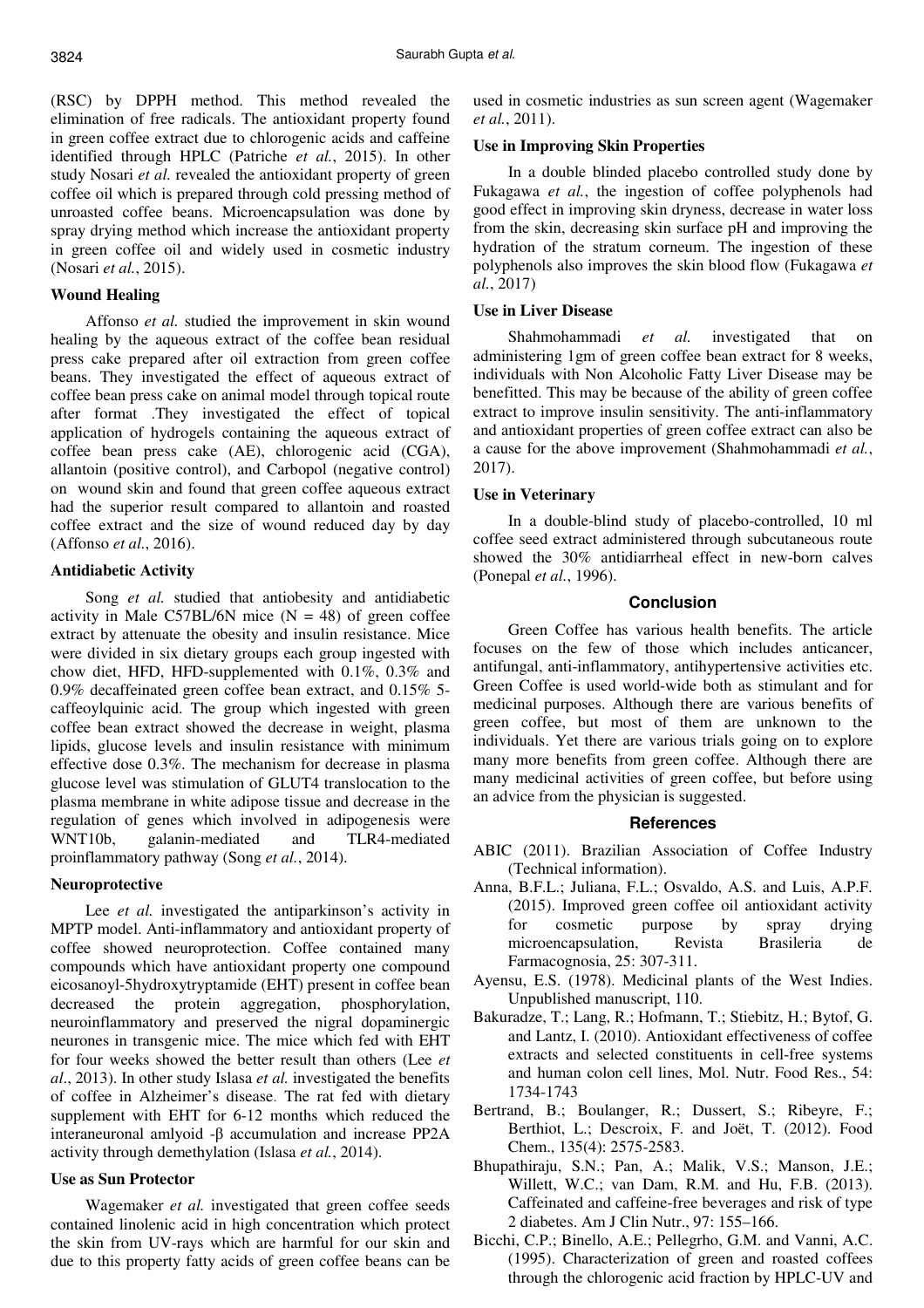principal component analysis. Journal of agriculture and food Chemistry, 43: 1549-1555.

- Bong-Keun Choi, Sung-Bum Park, Dong -Ryung Lee, Hae Jin Lee, Ying -Yu Jin, Seung Hwan Yang, Joo Won Suh (2016). Green coffee bean extract improves obesity by decreasing body fat in high fat diet induced obese mice, Asian Pacific Journal of Tropical Medicine, 9(7): 635-643.
- Cano-Marquina, A.; Tarín, J.J. and Cano, A. (2013). The impact of coffee on health. Maturitas, 75: 7–21.
- Cavin, C.; Holzhaeuser, D.; Scharf, G.; Constable, A.; Huber, W.W. and Schilter, B. (2002). Cafestol and kahweol, two coffee specific diterpenes with anticarcinogenic activity . Food Chem. Toxicol., 40: 1155–1163.
- Cho, A.-S. ; Jeon, S.-M.; Kim, M.-J. (2010). Chlorogenic acid exhibits anti-obesity property and improves lipid metabolism in high-fat diet-induced-obese mice, Food and Chemical Toxicology, 48(3): 937–943.
- Clarke, R.J. (2003). Coffee: green coffee/roast and ground. In: Encyclopaedia of Food Science and Nutrition, 2nd edition, Caballero, B., Trugo, L. C., Finglas, P., eds. Oxford: Academic Press; 2003, Vol.
- Damatta, F.M. and Ramalho, J.C. (2006). Impacts of drought and temperature stress on coffee physiology and production: A review. Braz. J. Plant Physiol., 18: 55-81
- Daniel James O'Driscoll (2014). Analysis of coffee bean extracts by use of ultra-performance liquid chromatography coupled to quadrupole time-of-flight mass spectrometry. Methods X, 264-268.
- Duke, J.A. and Martinzez, V.R. (1994). Amazonian ethnobotanical dictionary. Boca Raton, FL: CRC Press; 181.
- Fischer, M.; Reimann, S.; Trovato, V. and Redgwell, R.J. (2011). Polysaccharides of green arabica and robusta coffee beans. Carbohydrate Research, 330: 93-101.
- Franca, A.S.; Mendonca, J.C.F. and Oliveira, S.D. (2005). Composition of green and roasted coffees of different cup qualities. LWT Food Sci Technol., 38: 709–715
- Gómez-Ruiz, J.A.; Leake, D.S. and Ames, J.M. (2007). *In vitro* antioxidant activity of coffee compounds and their metabolites. J Agric Food Chem., 55: 6962–6969.
- Górnas, P.; Siger, A.; Pugajeva, I.; Czubinski, J.; Was´kiewicz, A. and Polewski, K. (2014). New insights regarding tocopherols in Arabica and Robusta species coffee beans: RP-UPLC-ESI/MSn and NP-HPLC/FLD study. J Food Comp Anal., 36: 117–123.
- Gouthamchandra, K.; Sudeep, H.V.; Venkatesh, B.J.; Shym, K.P. (2017). Chlorogenic acid complex (CGA7), standardized extract from green coffee beans exerts anticancer effects against cultured human colon cancer HCT-116 cells volume 6(3): 147-153.
- Gustavo Basurto-Islasa 1Julie Blancharda Yunn Chyn Tunga Jose R. Fernandezb Michael Voronkovb Maxwell Stockb Sherry ZhangcJeffry B.Stockbc Khalid Iqbala (2014). Therapeutic benefits of a component of coffee in a rat model of Alzheimer's disease, Neurobiology of Aging, 35(12): 2701-2712.
- Hedayat, A.S.; Seyed, A.H.; Eskandar, H.; Amal, S.M. and Meysam, A. (2017). Effects of Green Coffee Bean Extract Supplementation on Patients with Non-Alcoholic Fatty Liver Disease: A Randomized Clinical Trial. Hepat Mon., 17(4): 1-9.
- Hemmerle, H.; Burger, H.J.; Below, P.; Schubert, G.; Rippel, R. and Schindler, P.W. (1997). Chlorogenic acid and

synthetic chlorogenic acid derivatives: novel inhibitors of hepatic glucose-6-phosphate translocase, J. Med. Chem., 40: 137-145.

- Hirakawa, N.; Okauchi, R.; Miura, Y. and Yagasaki, K. (2005). Anti-invasive activity of niacin and trigonelline against cancer cells. Biosci. Biotechnol. Biochem. 69: 653–658.
- Igho, O.; Rohini, T. and Edzard, E. (2010). The Use of Green Coffee Extract as a Weight Loss Supplement: A Systematic Review and Meta-Analysis of Randomized Clinical Trials. Gastroenterology Research and Practice, 10(1155): 1-6.
- International Coffee Organization (2013). Annual review 2011/12.London.
- International Coffee Organization (2018). Annual review 2017/18, London.
- International Coffee Organization (ICO). Statistics. Breakdown of exports of green Arabica and green Robusta of countries exporting significant volumes of both types of coffee June 2009, January 2011. www.ico.org (accessed January 21, 2011).
- Jeszka-Skowron, M.; Zgoła-Grzes´kowiak, A. and Grzes´kowiak, T. (2015). Analytical methods applied for the characterization and the determination of bioactive compounds in coffee. Eur Food Res Technol., 240: 19–31.
- Johnston, K.L.; Clifford, M.N. and Morgan, L.M. (2003). "Coffee acutely modifies gastrointestinal hormone secretion and glucose tolerance in humans: glycaemic effects of chlorogenic acid and caffeine," American Journal of Clinical Nutrition, 78(4): 728–733.
- Kang-Woo Lee & Joo-Young Im & Jong-Min Woo & Hilary Grosso & Yoon-Seong Kim & Ana Clara Cristovao & Patricia K. Sonsalla & David S. Schuster & Marla M. Jalbut & Jose R. Fernandez & Michael Voronkov & Eunsung Junn & Steven P. Braithwaite & Jeffry B. Stock & M. Maral Mouradian (2013). Neuroprotective and Anti-inflammatory Properties of a Coffee Component in the MPTP Model of Parkinson's Disease, Neurotherapeutics, 10: 143–153.
- Kazunari, T.; Shoko, N.; Shizuka, T.; Mihoko, K.; Hiroshi, S.; Junji, T. and Tadashi, O. (2019). Anti-Obesity and Hypotriglyceridemic Properties of Coffee Bean Extract in SD Rats, Food Science Technology. Res., 15(2):147– 152.
- Kogure, A.; Sakane, N.; Takakura, Y.; Umekawa, T.; Yoshioka, K. and Nishino, H. (2002). Effects of caffeine on the uncoupling protein family in obese yellow KK mice, Clin. Exp. Pharmacol. Physiol., 29: 391-394.
- Kuhnert, N.; Jaiswal, R.; Eravuchira, P.; El-Abassy, R.M.; Kammer, B. and Materny, A. (2011). Scope and limitations of principal component analysis of high resolution LC–TOF MS data: the analysis of the chlorogenic acid fraction in green coffee beans as a case study. Anal Methods, 3: 144–155.
- Ky, C.L.; Louarn, J.; Dussert, S.; Guyot, B.; Hamon, S. and Noirot, M. (2001). Caffeine, trigonelline, chlorogenic acids and sucrose diversity in wild Coffea arabica L. and C. canephora. P. accessions. Food Chem., 75: 223– 230.
- Lee, K.J. and Jeong, H.G. (2007). Protective effects of kahweol and cafestol against hydrogen peroxide-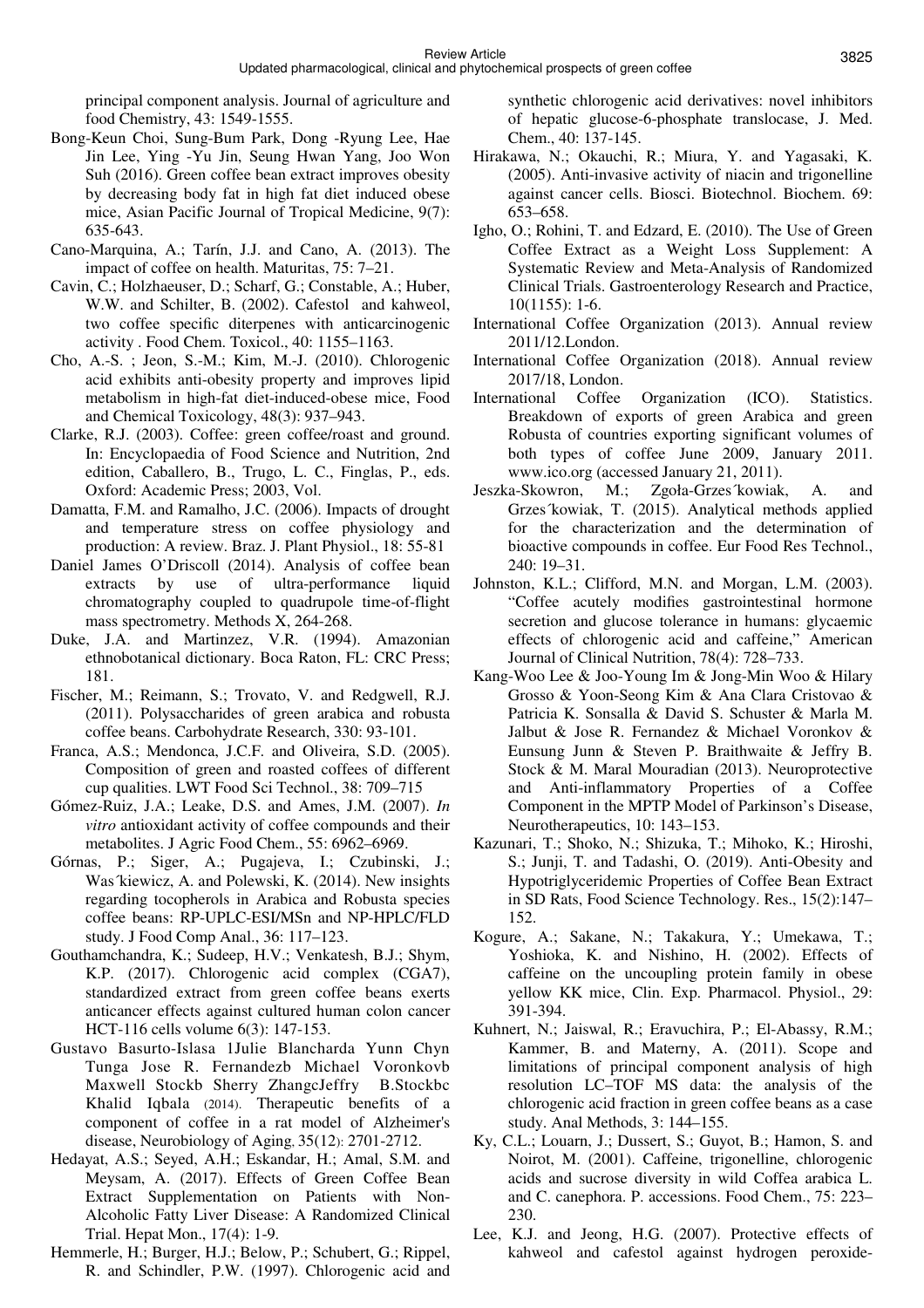induced oxidative stress and DNA damage, Toxicol. Lett., 173: 80-87.

- Lee, K.J.; Choi, J.H. and Jeong, H.G. (2007). Hepatoprotective and antioxidant effects of the coffee diterpenes kahweol and Cafestol on carbon tetrachloride induced liver damage in mice. Food Chem. Toxic., 45: 2118–2125.
- Maria, D.; Marco, R.; Adele, P.; Cristina, L.; Sefano, G. and Gabrriella, G. (2004). *In vitro* and ex Vivo Antihydroxyl Radical Activity of Green and Roasted Coffee, Journal of Agriculture Food Chemistry, 52:
- 1700-1704.<br>ira. M.E.C. Moreira, M.E.C. (2013). Avaliação do potencial farmacológico de café (Coffea arabica L.) verde e torrado. Universidade Federal de Lavras, Lavras, 11-29.
- Nagaraj, B.; Nagur, K.S. and Dhoom, S.M. (2015). Determination of antibacterial activity of green coffee bean extract on periodontogenic bacteria like *Porphyromonas gingivalis, Prevotella intermedia, Fusobacterium nucleatum* and *Aggregatibacter actinomycetemcomitans*: An in vitro study, Contemporary Clinical Dentistry, 6(2): 166-169.
- Naido, M.M.; Sulochanamma, G.; Sampathu, S.R. and Srinivas, P. (2008). Studies on extraction and antioxidant potential of green coffee. Food chemistry, 107: 377-384.
- Naoya, O. and Yohei, K. (2019). Nondestructive Classification Analysis of Green Coffee Beans by Using Near-Infrared Spectroscopy. Foods, 8(82):1-7.
- Perrone, D.; Farah, A.; Donangelo, C.M.; de Paulis, T. and Martin, P.R. (2008). Comprehensive analysis of major and minor chlorogenic acids and lactones in economically relevant Brazilian coffee cultivars. Food Chem., 106: 859–867.
- Ponepal, V.; Spielberger, U.; Riedel-Caspari, G. and Schmidt, F.W. (1996). Use of a Coffea arabica tosta extract for the prevention and therapy of polyfactorial infectious diseases in new-born calves. Dtsch Tierarztl Wochenschr, 103: 390–394.
- Prabhakar, P.K. and Doble, M. (2009). Synergistic effect of phytochemicals in combination with hypoglycaemic drugs on glucose uptake in myotubes, Phytomedicine, 16: 1119-1126.
- Regina, C.L.A.; Ana, P.L.V.; Simone, F.; Heloísa, P.; Daniela Sousa Coelho, Ana Luiza Horstmann, Aline Pereira, Virgílio Gavicho Uarrota, Maria Clara Hillmann, Lucas Andre Calbusch Varela, Rosa Maria Ribeiro-do-Valle, and Marcelo Maraschin (2016). Phytochemical Composition, Antioxidant Activity, and the Effect of the Aqueous Extract of Coffee (*Coffea arabica* L.) Bean Residual Press Cake on the Skin Wound Healing, Hindawi Publishing Corporation Oxidative Medicine and Cellular Longevity, Volume 2016, Article ID 1923754; 1-10.
- Roig, Y. and Mesa, J. Plantas meddicinales, aromaticas o venenosas de cuba, Ministerion de Agricultura, Republica de Cuba, Havana. 945: 872
- Rosyidi, D. and Radiati, L.E. (2018). Antibacterial activity of green coffee bean extract against *Staphylococcus aureus* and *Salmonella enteritidis*, Biotika, 1(20): 12- 16.
- Ryuji, O.; Hiroko, J.; Atsushi, S.; Ichiro, T.; Mitsuru, O.; Norio, K.; Hiromi, R. and Toshio, O. (2004). Green

Coffee Bean Extract Improves Human Vasoreactivity, Hypertens Res., 27: 731–737.

- Satoko, F.; Satoshi, H.; Shun, S.; Yuka, Y.; Hisashi, T. and Takatoshi, M. (2017). Coffee polyphenols extracted from green coffee beans improve skin properties and microcirculatory function. Bioscience, Biotechnology, and Biochemistry, 81(9): 1814-22
- Shimoda, H.; Seki, E. and Aitani, M. (2006). Inhibitory effect of green coffee bean extract on fat accumulation and body weight gain in mice, BMC Complementary and Alternative Medicine, 6(9).
- Shlonsky, A.K.; Klatsky, A. and Armstrong, A. (2003). Traits of persons who drink decaffeinated coffee. Ann. Epidemiol. 13: 273–279.
- Simona, P.; Marinela, B. and Victoria, L. (2015). Rodica– Mihaela Dinicai, AUDJG – Food Technology, 39(2): 88-95.
- Speer, K. and Kolling-Speer, I. (2006). The lipid fraction of coffee bean. Rev. Bras. Fisiol. Veg., 18: 201-216.
- Stehmann, J.R. and Brandao, M.G. (1995). Medicinal plants of Lavras Novas (Minas Gerias, Brazil). Fitoterapia, 56: 515-20.
- Su Jin Song, Sena Choi, and Taesun Park (2014). Decaffeinated Green Coffee Bean Extract Attenuates Diet-Induced Obesity and Insulin Resistance in Mice, Hindawi Publishing Corporation Evidence-Based Complementary and Alternative Medicine Volume 2014, Article ID 718379, 14 pages.
- Su Jung Hwang, Yong-Wan Kim, Yohan Park, Hyo-Jong Lee, Kyu-Won Kim (2014). Anti-inflammatory effects of chlorogenic acid in lipopolysaccharide-stimulated RAW 264.7 cells, Inflammation Research, 63: 81–90.
- Suarez-Quiroz, Campos, A.A.; Alfaro, G.V.; Gonzalez-Rios, O. (2013). Anti- *Aspergillus* activity of green coffee 5- O-caffeoyl quinic acid and its alkyl esters; Microbial Pathogenesis; 61-62: 51-56.
- Suzuki, A.; Kagawa, D.; Ochiai, R.; Tokimitsu, I. and Saito, I. (2002). Green coffee bean extract and its metabolites have a hypotensive effect in spontaneously hypertensive rats. Hypertensive Res., 25: 99–107.
- Tais Aleriana Lucon Wagemaker, Cássia Regina Limonta Carvalhoa, b, Nilson Borlina Maiaa, Sueli Regina Baggio, Oliveiro Guerreiro Filhoa (2011). Sun protection factor, content and composition of lipid fraction of green coffee beans, Industrial Crops and Products 33: 469–473.
- Thom, E. (2007). The effect of chlorogenic acid enriched coffee on glucose absorption in healthy volunteers and its effect on body mass when used long-term in overweight and obese people, J Int Med Res., 35(6): 900-8.
- Toledo, P.R.A.B.; Pezza, L.; Pezza, H.R. and Toci, A.T. (2016). Compr Rev Food Sci Food Safety. 15(4): 705- 719.
- Wasuwat, S. (1967). A list if thia medicinal plants,. Research Report, A.S.R.C.T. Bangkok, Report no.1 on Research Project 17-22.
- Wattenberg, L.W. (1983). Inhibition of neoplasia by minor dietary constituents. Cancer Res., 43: 2448s–2453.
- Welsch, C.A.; Lachance, P.A. and Wasserman, B.P. (1989). Dietary phenolic compounds: inhibition of Na+ dependent D-glucose uptake in rat intestinal brush border membrane vesicles, J. Nutr., 119, 16981704.